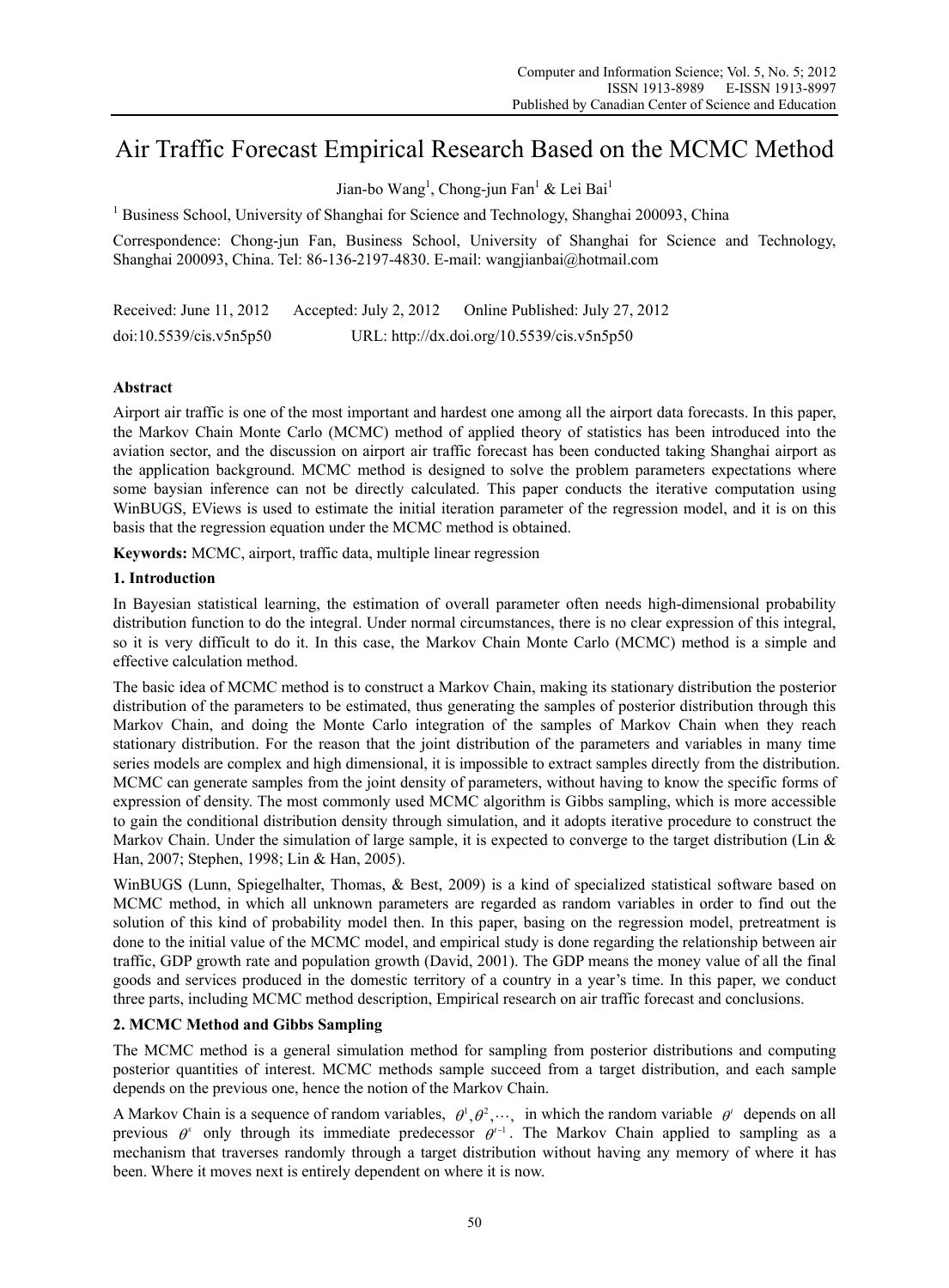Monte Carlo, as in Monte Carlo integration, is mainly used to approximate an expectation by using the Markov Chain samples. In the simplest version

$$
\int_{s} g(\theta) p(\theta) d\theta \approx \frac{1}{n} \sum_{t=1}^{n} g(\theta^{t})
$$
\n(1)

where  $g(j)$  is a function of interest and  $\theta^i$  are samples from  $p(\theta)$  on its support *S*. This approximates the expected value of  $g(\theta)$ .

The Gibbs sampler is a special case of the Metropolis sampler in which the proposal distributions exactly match the posterior conditional distributions and proposals are accepted 100% of the time. The main features of the Gibbs sampling, a Markov Chain sample, is extracted from a series of conditional distributions (George & Edward, 1992; Gelfand & Smith, 1990).

Suppose  $\theta = (\theta_1, \dots, \theta_k)$  is the parameter vector,  $p(y|\theta)$  is the likelihood, and  $\pi(\theta)$  is the prior distribution. The full posterior conditional distribution of  $\pi(\theta, |\theta_i, i \neq j, y)$  is proportional to the joint posterior density; that is,

$$
\pi(\theta_i \mid \theta_j, i \neq j, y) \propto p(y \mid \theta) \pi(\theta) \tag{2}
$$

For instance, the one-dimensional conditional distribution of  $\theta_i$  given  $\theta_i = \theta_i^*$ ,  $2 \le j \le k$  is computed as the following:

$$
\pi(\theta_1 | \theta_j = \theta_j^*, 2 \le j \le k, y) = p(y | (\theta = \theta_1, \theta_2^*, \cdots, \theta_k^*) \pi(\theta = (\theta_1, \theta_2^*, \cdots, \theta_k^*))
$$
(3)

The Gibbs sampler works as follows:

Set  $t = 0$  and choose an arbitrary initial value of  $\theta^{(0)} = {\theta_1^{(0)}, \dots, \theta_k^{(0)}}$ .

Generate each component of  $\theta$  as follows:

draw 
$$
\theta_1^{(t+1)}
$$
 from  $\pi(\theta_1 | \theta_2^{(t)}, \dots, \theta_k^{(t)}, y)$   
draw  $\theta_2^{(t+1)}$  from  $\pi(\theta_2 | \theta_1^{(t+1)}, \theta_3^{(t)}, \dots, \theta_k^{(t)}, y)$   
...

draw  $\theta_k^{(t+1)}$  from  $\pi(\theta_k | \theta_1^{(t+1)}, \dots, \theta_{k-1}^{(t+1)}, y)$ 

Set  $t = t + 1$ . If  $t < T$  the number of desired samples, return to step 2.

When Gibbs sampling iterates enough number of steps, we can believe the sample is subject to the target distribution, or converge to the target distribution. The choice of the initial value will affect the convergence rate of MCMC.

#### **3. Empirical Research on Air Traffic Forecast**

It is rather important to choose proper factors ahead of modeling and estimation. The following parts include factors analysis and parameters estimation.

## *3.1 Influencing Factors Analysis*

Air traffic forecast has always been a difficult and key point of the airport aviation forecasts. There are many aspects of factors that influence air traffic, in this paper, macro-economic factor and demographic impact factor are used to analyze the air traffic. For economic factor, GDP is an important standard to measure the comprehensive level of the economic development; population growth rate index is used as demographic factor. At the same time, because the data of GDP and population growth rate are rather consecutive, the reference value of the data is quite high. We conduct a linear regression of air traffic growth based on GDP growth rate and population growth rate. Therefrom a binary regression model is built as follows:

$$
Y = \alpha_0 + \alpha_1 X_1 + \alpha_2 X_2 \tag{4}
$$

Where  $\alpha_0, \alpha_1, \alpha_2$  are parameters to be estimated,  $X_1$  and  $X_2$  are know vectors stand for GDP growth and population growth. Y stands for Airport traffic volume growth. This article uses Eviews simulation, according to data released by National Bureau of Statistic from 1990 to 2009, and then Equation (4) would have the form:

$$
Y = 3.071 + 0.5453X_1 + 3.771X_2
$$
\n<sup>(5)</sup>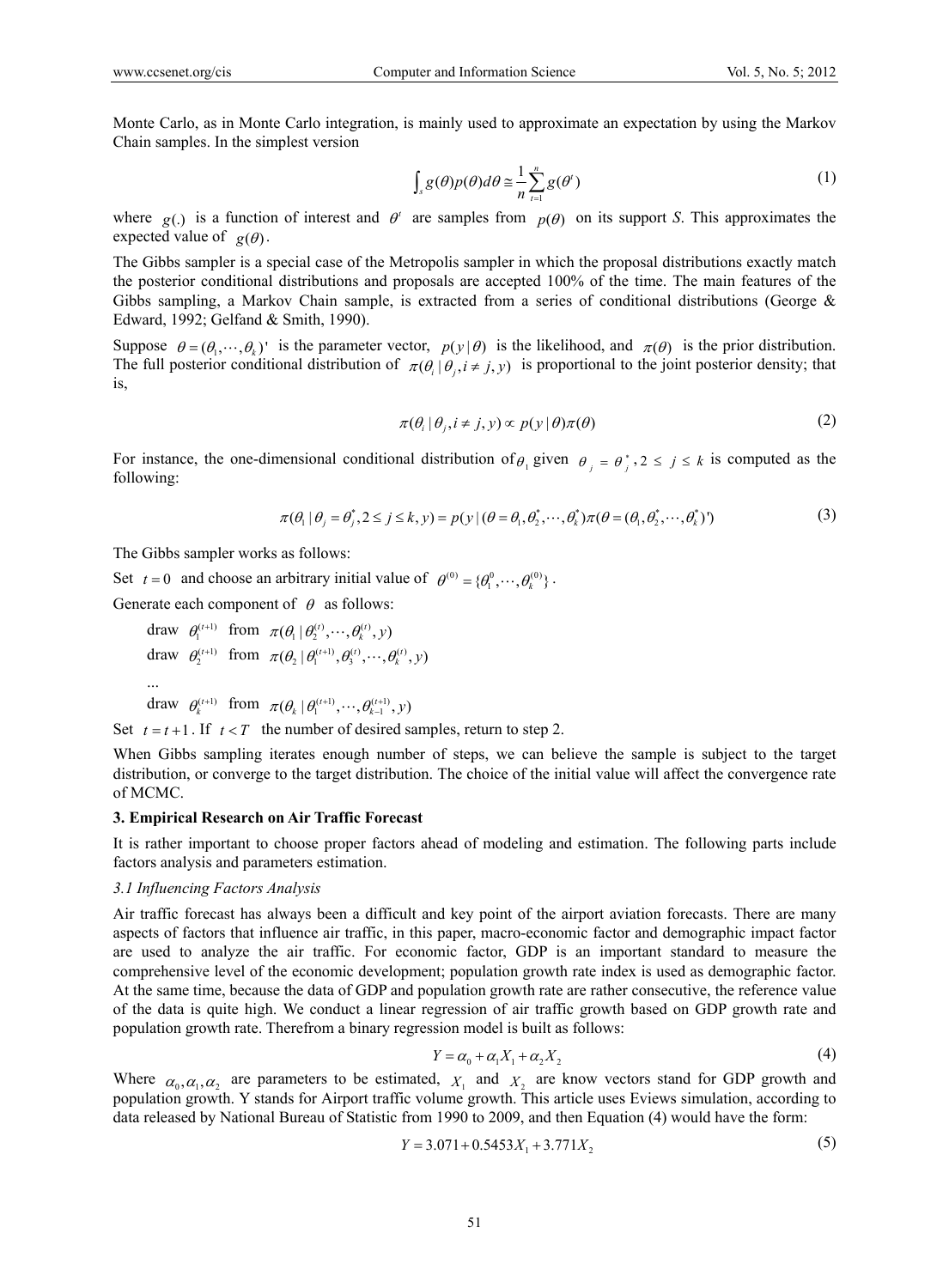#### *3.2 Parameters Estimation Based on the MCMC Method*

WinBUGS is a special package based on MCMC method, which can easily conduct Gibbs sampling on many models and distributions. Before implementing Bayesian analysis, programmers need to set prior distribution and initial values of variables. The analysis processes include modeling, data loading, initial values and iterative analysis. In this case, the priors are defined as

#### **Regression equation**:

$$
muy[i] < -\alpha_0 + \alpha_1 X_1[i] + \alpha_2 X_2[i] \tag{6}
$$

#### **Prior distribution of the parameters**:

 $\alpha_0 \sim N(0, 1.0E-6); \quad \alpha_1 \sim N(0, 1.0E-6); \quad \alpha_2 \sim N(0, 1.0E-6); \quad \tau \sim Gamma(0.001, 0.001); Y_i \sim N(mu)[i], \tau$ 

# **The initial parameter value**:

$$
\alpha_0 = 3.071
$$
;  $\alpha_1 = 0.5453$ ;  $\alpha_2 = 3.771$ ;  $\tau = 1$ .

In order to ensure the convergence of the parameters, we first conduct 5000 Gibbs pre-iterations, and then discard the initial iteration. We construct the model using a graphical interface Doodle (Figure 1). Meanwhile, we set up three Markov Chains in WinBUGS, and at the same time enter the initial values. This is because, for the convergence parameters, (and) three iterations results of the Markov Chain tend to be overlapping. It is conducive to the observation of the results.



Figure 1. Bayesian modeling in WinBUGS

Iterations start from 5001 to 60000. The statistical results show as in Table 1, which produces summary statistics for the variable, pooling over the chains selected. In this case, we choose 2.5% and 97.5% as the confidence interval. The quantity reported in the MC error column gives an estimate of  $\sigma/N^{1/2}$ , the Monte Carlo standard error of the mean. During the 95% Confidence intervals, the average value of  $\alpha$ 0,  $\alpha$ 1,  $\alpha$ 2 and  $\tau$  are the interval (-14.13, 20.24), (-0.1383, 1.241), (-17.26, 24.69), (0.004114, 0.009146) respectively.

Table 1. Posterior estimate statistics for monitored parameters with 60000 iterations

|            | node mean | sd     |                                                          | MC error $2.50\%$ | median 97.50% start sample |       |      |            |
|------------|-----------|--------|----------------------------------------------------------|-------------------|----------------------------|-------|------|------------|
| $\alpha_0$ | 3.054     | 8.653  | $0.03505 -14.13$                                         |                   | 3.062                      | 20.24 |      | 5001 60000 |
| $\alpha$   | 0.546     | 0.3488 | 0.001483 -0.1383                                         |                   | 0.5455                     | 1.241 | 5001 | 60000      |
| $\alpha$   | 3.756     |        | 10.56 0.04296 -17.26 3.755                               |                   |                            | 24.69 | 5001 | 60000      |
| $\tau$     |           |        | 0.009543 0.00338 1.53E-05 0.004114 0.009146 0.01723 5001 |                   |                            |       |      | -60000     |

Before drawing our conclusion, we need to have a judgment on density estimation and convergence statistics of the parameters. The following plots a smoothed Posterior Kernel Density Estimate for the variable if it is continuous or a histogram if it is discrete (Figure 2).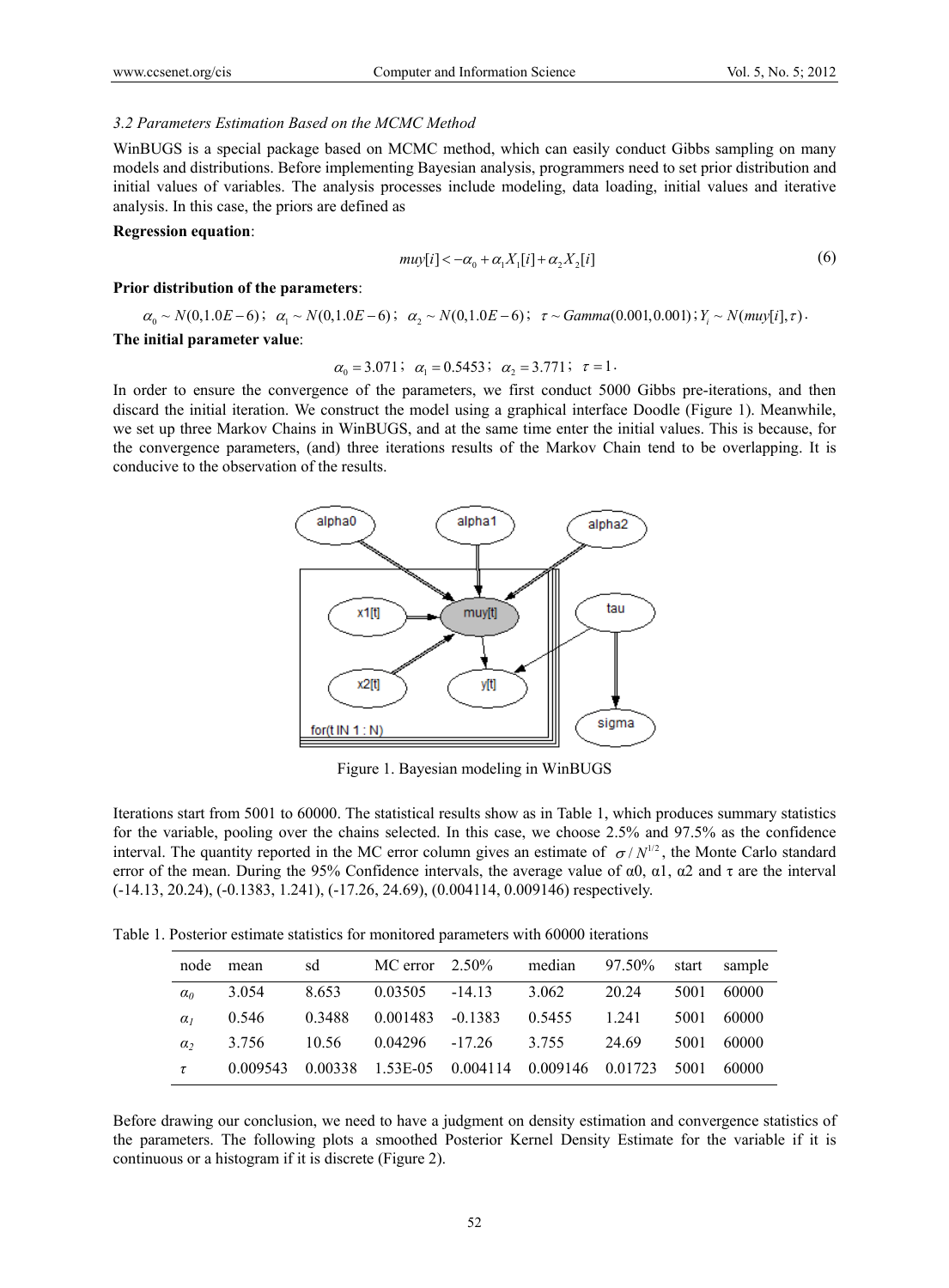

Figure 2. Posterior Kernel Density Estimation for monitored parameters with 60000 iterations

In this case, we are running three chains simultaneously. The trace and history plots show each chain in a different color. As the plots show (Figure 3), all the chains appear to be overlapping one another, therefor, we can be reasonably confident that convergence has been achieved.



Figure 3. Trace plots for monitored parameters' three Chains iterations